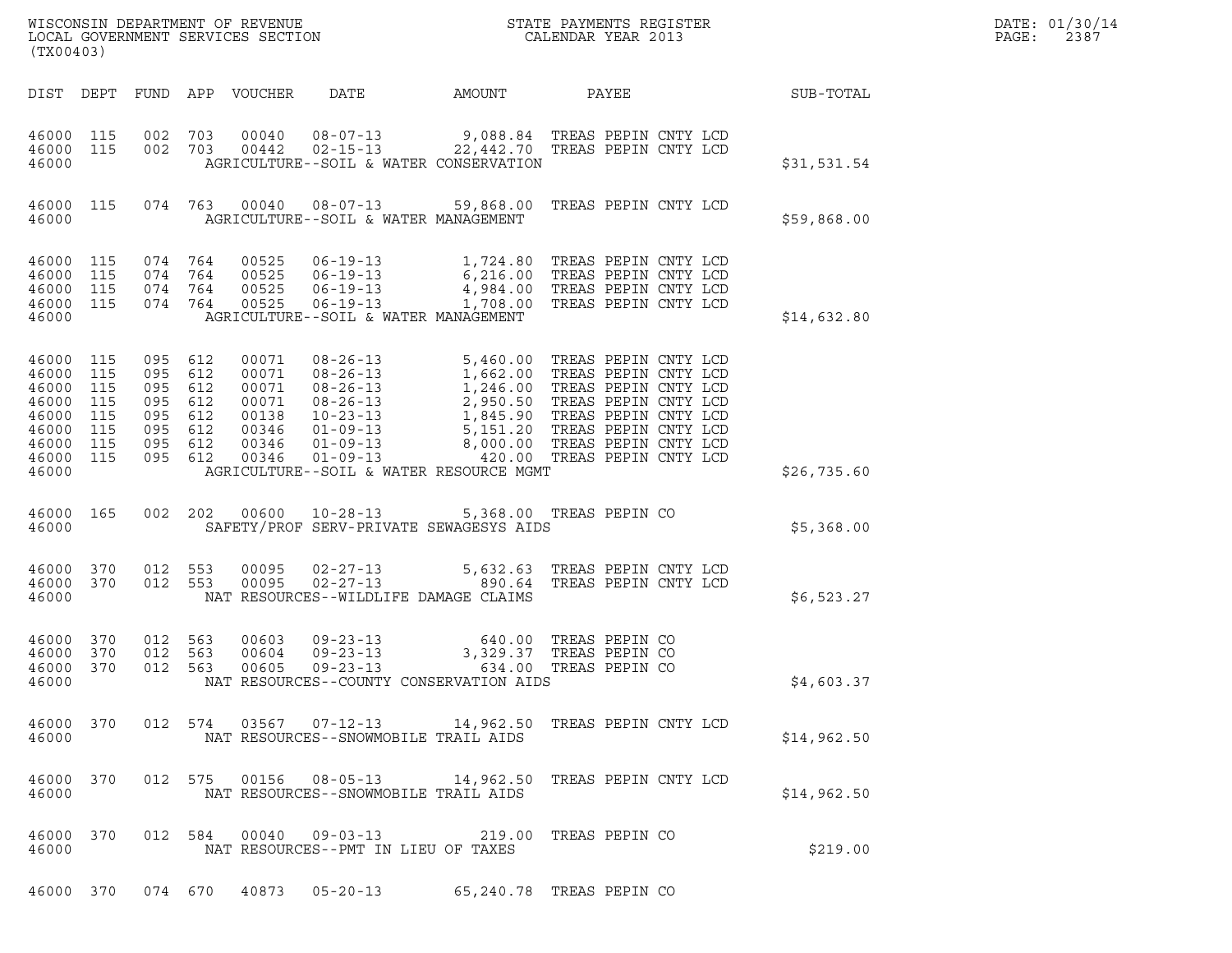| WISCONSIN DEPARTMENT OF REVENUE<br>LOCAL GOVERNMENT SERVICES SECTION<br>(TX00403)                                                                                                                                                                                                                                         |                                                                                                                                          |                                                                                                                                          |                                                                                                                                                                                  |                                                                                                                                                                                                                                                                                                                                                                      |                                                                                                                                                                                                                                          | STATE PAYMENTS REGISTER<br>CALENDAR YEAR 2013                                                                                                                                                                                                                                                          |              | DATE: 01/30/14<br>PAGE:<br>2388 |
|---------------------------------------------------------------------------------------------------------------------------------------------------------------------------------------------------------------------------------------------------------------------------------------------------------------------------|------------------------------------------------------------------------------------------------------------------------------------------|------------------------------------------------------------------------------------------------------------------------------------------|----------------------------------------------------------------------------------------------------------------------------------------------------------------------------------|----------------------------------------------------------------------------------------------------------------------------------------------------------------------------------------------------------------------------------------------------------------------------------------------------------------------------------------------------------------------|------------------------------------------------------------------------------------------------------------------------------------------------------------------------------------------------------------------------------------------|--------------------------------------------------------------------------------------------------------------------------------------------------------------------------------------------------------------------------------------------------------------------------------------------------------|--------------|---------------------------------|
| DIST DEPT                                                                                                                                                                                                                                                                                                                 |                                                                                                                                          |                                                                                                                                          | FUND APP VOUCHER                                                                                                                                                                 | DATE                                                                                                                                                                                                                                                                                                                                                                 | AMOUNT                                                                                                                                                                                                                                   | PAYEE                                                                                                                                                                                                                                                                                                  | SUB-TOTAL    |                                 |
| 46000                                                                                                                                                                                                                                                                                                                     |                                                                                                                                          |                                                                                                                                          |                                                                                                                                                                                  | NAT RESOURCES--RU RECYCLING GRANT                                                                                                                                                                                                                                                                                                                                    |                                                                                                                                                                                                                                          |                                                                                                                                                                                                                                                                                                        | \$65,240.78  |                                 |
| 46000<br>370<br>46000                                                                                                                                                                                                                                                                                                     |                                                                                                                                          | 074 673                                                                                                                                  | 40873                                                                                                                                                                            | $05 - 20 - 13$<br>NAT RESOURCES--RU CONSOLIDATED GRANT                                                                                                                                                                                                                                                                                                               |                                                                                                                                                                                                                                          | 2,156.65 TREAS PEPIN CO                                                                                                                                                                                                                                                                                | \$2,156.65   |                                 |
| 46000<br>395<br>46000<br>395<br>46000 395<br>46000                                                                                                                                                                                                                                                                        |                                                                                                                                          | 011 190<br>011 190<br>011 190                                                                                                            | 68046<br>82046<br>94046                                                                                                                                                          | $01 - 07 - 13$<br>$07 - 01 - 13$<br>$10 - 07 - 13$                                                                                                                                                                                                                                                                                                                   | TRANSPORTATION--GENERAL TRANSP AIDS-GTA                                                                                                                                                                                                  | 83,644.27 COUNTY OF PEPIN<br>167,288.54 COUNTY OF PEPIN<br>83,644.28 COUNTY OF PEPIN                                                                                                                                                                                                                   | \$334,577.09 |                                 |
| 46000<br>410<br>46000                                                                                                                                                                                                                                                                                                     | 002                                                                                                                                      | 116                                                                                                                                      |                                                                                                                                                                                  | 11357 11-05-13<br>CORRECTIONS--LOCAL AID                                                                                                                                                                                                                                                                                                                             |                                                                                                                                                                                                                                          | 1,594.95 TREAS PEPIN CO                                                                                                                                                                                                                                                                                | \$1,594.95   |                                 |
| 435<br>46000<br>46000<br>435<br>46000<br>435<br>46000<br>435<br>46000<br>435<br>46000<br>435<br>46000<br>435<br>46000<br>435<br>46000<br>435<br>46000<br>435<br>46000<br>435<br>46000 435<br>46000 435<br>46000                                                                                                           | 005<br>005<br>005<br>005<br>005<br>005<br>005<br>005<br>005<br>005<br>005<br>005<br>005                                                  | 000<br>000<br>000<br>000<br>000<br>000<br>000<br>000<br>000<br>000<br>000<br>000<br>000                                                  | 90310<br>90314<br>90318<br>90321<br>90323<br>90325<br>90326<br>90400<br>90402<br>90403<br>90406<br>90408<br>90411                                                                | $01 - 01 - 13$<br>$02 - 01 - 13$<br>$03 - 01 - 13$<br>$04 - 01 - 13$<br>$05 - 01 - 13$<br>$06 - 01 - 13$<br>$07 - 02 - 13$<br>$07 - 01 - 13$<br>$08 - 01 - 13$<br>$09 - 01 - 13$<br>$10 - 01 - 13$<br>$11 - 01 - 13$<br>$12 - 01 - 13$<br>HEALTH SERVICES--STATE/FED AIDS                                                                                            | 18,901.00 PEPIN CO<br>22,489.00 PEPIN CO<br>20,631.00 PEPIN CO<br>15,881.00<br>75,743.00<br>29,481.00<br>2,612.00<br>103,375.00<br>100,776.00<br>1,367.00 PEPIN CO<br>63,295.00<br>71,210.00<br>10,704.00                                | PEPIN CO<br>PEPIN CO<br>PEPIN CO<br>PEPIN CO<br>PEPIN CO<br>PEPIN CO<br>PEPIN CO<br>PEPIN CO<br>PEPIN CO                                                                                                                                                                                               | \$536,465.00 |                                 |
| 46000<br>437<br>46000<br>437<br>46000<br>437<br>46000<br>437<br>46000<br>437<br>46000 437<br>46000<br>437<br>46000<br>437<br>46000<br>437<br>46000<br>437<br>46000<br>437<br>46000<br>437<br>46000<br>437<br>46000<br>437<br>46000<br>437<br>46000<br>437<br>46000<br>437<br>46000<br>437<br>46000<br>437<br>46000<br>437 | 005<br>005<br>005<br>005<br>005<br>005<br>005<br>005<br>005<br>005<br>005<br>005<br>005<br>005<br>005<br>005<br>005<br>005<br>005<br>005 | 000<br>000<br>000<br>000<br>000<br>000<br>000<br>000<br>000<br>000<br>000<br>000<br>000<br>000<br>000<br>000<br>000<br>000<br>000<br>000 | 00000<br>00000<br>00000<br>00000<br>00000<br>00000<br>00000<br>00000<br>00000<br>00000<br>00000<br>00000<br>00000<br>00000<br>00000<br>00000<br>00000<br>00000<br>00000<br>00000 | $01 - 05 - 13$<br>$03 - 23 - 13$<br>$03 - 30 - 13$<br>$04 - 06 - 13$<br>$04 - 05 - 13$<br>$04 - 10 - 13$<br>$05 - 28 - 13$<br>$05 - 05 - 13$<br>$06 - 19 - 13$<br>$06 - 30 - 13$<br>$07 - 05 - 13$<br>$07 - 05 - 13$<br>$07 - 11 - 13$<br>$08 - 07 - 13$<br>$08 - 30 - 13$<br>$09 - 31 - 13$<br>$10 - 05 - 13$<br>$10 - 05 - 13$<br>$10 - 07 - 13$<br>$11 - 30 - 13$ | 8,208.36 PEPIN<br>6,526.84 PEPIN<br>33,471.56 PEPIN<br>11,639.18<br>16,503.00<br>4,368.18<br>8,286.30<br>10.80<br>5,864.00<br>206.00<br>13,521.96<br>1,852.00<br>6,797.97<br>85,368.00<br>17,293.00<br>10,487.30<br>3,351.04<br>8,547.35 | 10,717.54 PEPIN CHILD SUPPORT<br>8,782.92 PEPIN CHILD SUPPORT<br>PEPIN CHILD SUPPORT<br>PEPIN<br>PEPIN CHILD SUPPORT<br>PEPIN<br>PEPIN<br>PEPIN<br>PEPIN CHILD SUPPORT<br>PEPIN CHILD SUPPORT<br>PEPIN<br>PEPIN CHILD SUPPORT<br>PEPIN<br>PEPIN<br>PEPIN CHILD SUPPORT<br>PEPIN CHILD SUPPORT<br>PEPIN |              |                                 |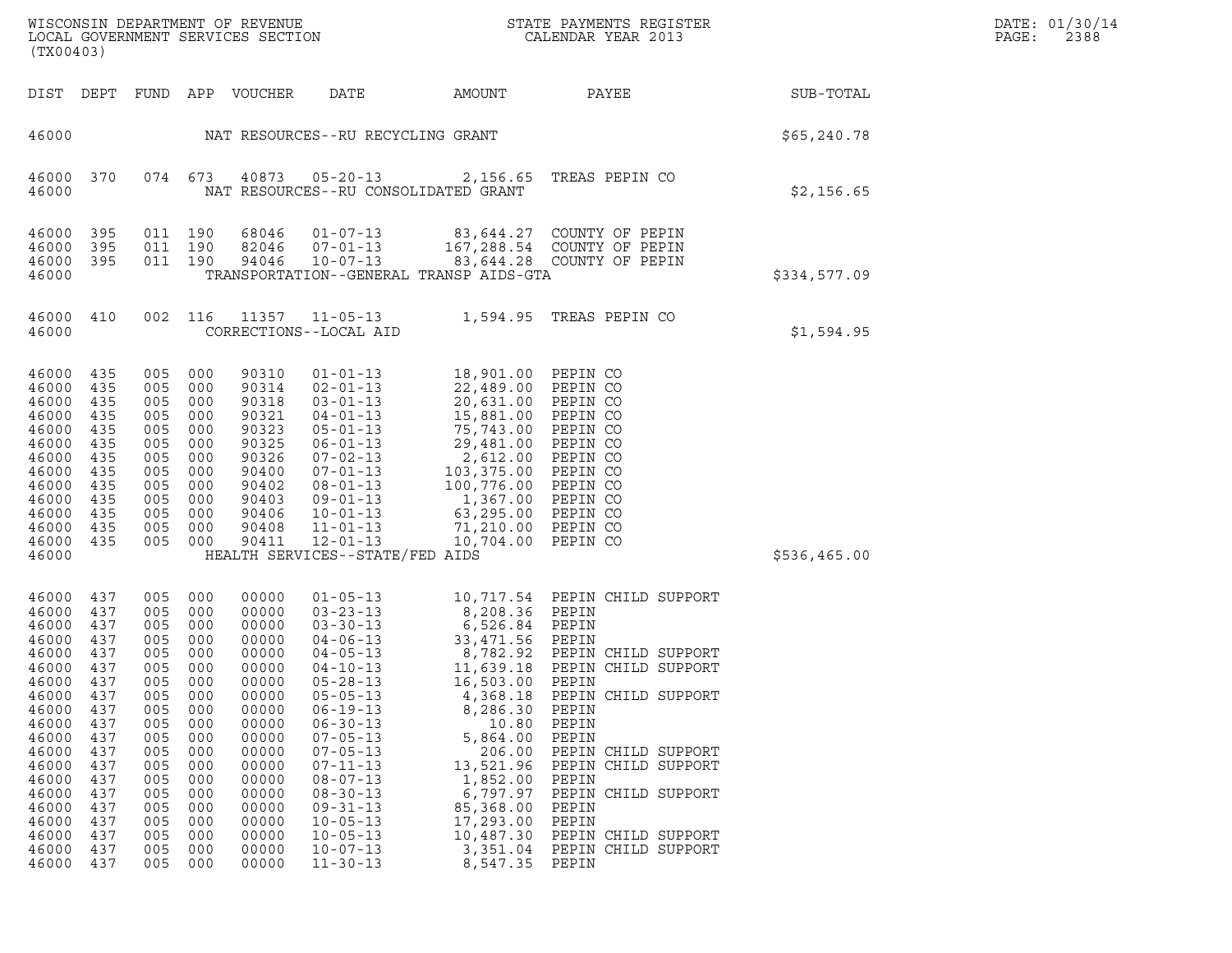| DATE: | 01/30/14 |
|-------|----------|
| PAGE: | 2389     |

| (TX00403)                                                                                                                                                                                                                                                                                                                                    |              | DATE: 01/30/14<br>PAGE:<br>2389 |
|----------------------------------------------------------------------------------------------------------------------------------------------------------------------------------------------------------------------------------------------------------------------------------------------------------------------------------------------|--------------|---------------------------------|
| DIST DEPT FUND APP VOUCHER DATE AMOUNT<br>PAYEE SUB-TOTAL                                                                                                                                                                                                                                                                                    |              |                                 |
| 005 000 00000 11-05-13 4,237.26 PEPIN CHILD SUPPORT<br>005 000 00000 11-05-13 616.43 PEPIN CHILD SUPPORT<br>005 000 00000 12-22-13 ----- 20,662.00 PEPIN<br>46000 437<br>46000 437<br>46000 437<br>CHILDREN & FAMILIES--STATE/FEDERAL AIDS<br>46000                                                                                          | \$287,318.99 |                                 |
| 46000 455 002 221 04854 07-30-13 160.00 TREAS PEPIN CNTY<br>46000<br>JUSTICE--LAW ENFORCEMENT SERVICES AID                                                                                                                                                                                                                                   | \$160.00     |                                 |
| $\begin{array}{cccccccc} 4\,6\,0\,0\,0 & 4\,5\,5 & 0\,0\,2 & 2\,3\,1 & 0\,0\,0\,8\,6 & 11\,{-}\,01\,{-}\,13 & 1\,6\,0\,0\,0 & \text{TREAS PEPIN CNTY} \\ 4\,6\,0\,0\,0 & 4\,5\,5 & 0\,0\,2 & 2\,3\,1 & 0\,0\,4\,8\,1 & 0\,2\,{-}\,1\,3\,{-}\,1\,3 & 2\,,4\,0\,0\,0\,0 & \text{TREAS PEPIN CNT$<br>JUSTICE--LAW ENFORCEMENT TRAINING<br>46000 | \$2,560.00   |                                 |
| 002 532 04781 07-30-13 6,698.59 TREAS PEPIN CO<br>46000 455<br>46000<br>JUSTICE--VICTIM/WITNESS ASSISTANCE SERV                                                                                                                                                                                                                              | \$6,698.59   |                                 |
| 002 539 00047 03-12-13 6,604.86 TREAS PEPIN CO<br>46000 455<br>JUSTICE--VICTIM/WITNESS SERVICES<br>46000                                                                                                                                                                                                                                     | \$6,604.86   |                                 |
| 002 308 00611 03-19-13 1,671.00 TREAS PEPIN CO<br>46000 465<br>MILITARY AFFAIRS-EMER MGMT-RESPONSE EOMT<br>46000                                                                                                                                                                                                                             | \$1,671.00   |                                 |
| 002 337 00696 06-28-13 2,422.00 TREAS PEPIN CO<br>46000 465<br>MILITARY AFFAIRS-EMERGENCY MGMT PLANNING<br>46000                                                                                                                                                                                                                             | \$2,422.00   |                                 |
| 002 342 00298 01-16-13 9,274.72 TREAS PEPIN CO<br>002 342 00584 03-18-13 971.49 TREAS PEPIN CO<br>002 342 00767 08-14-13 9,154.47 TREAS PEPIN CO<br>46000 465<br>46000 465<br>46000 465<br>MILITARY AFFAIRS-EMERGENCY MGMT-FED FUND<br>46000                                                                                                 | \$19,400.68  |                                 |
| 072 364 00347 01-23-13 1,842.00 TREAS PEPIN CO<br>46000 465<br>MILITARY AFFAIRS-EMER MGMT-PLANNING AID<br>46000                                                                                                                                                                                                                              | \$1,842.00   |                                 |
| 46000 485<br>002 127 05516<br>06-21-13 850.00 TREAS PEPIN CO<br>VETERANS AFFAIRS GRANTS<br>46000                                                                                                                                                                                                                                             | \$850.00     |                                 |
| 46000 485<br>082 267 05516<br>$06 - 21 - 13$<br>3,825.00 TREAS PEPIN CO<br>VETERANS AFFAIRS--GRANTS TO COUNTIES<br>46000                                                                                                                                                                                                                     | \$3,825.00   |                                 |
| 46000 485<br>082 280 02496<br>$01 - 02 - 13$<br>1,125.32 TREAS PEPIN CO<br>46000<br>VETERANS AFFAIRS--GRANTS                                                                                                                                                                                                                                 | \$1, 125.32  |                                 |
| 083 370 05516 06-21-13<br>3,825.00 TREAS PEPIN CO<br>46000 485                                                                                                                                                                                                                                                                               |              |                                 |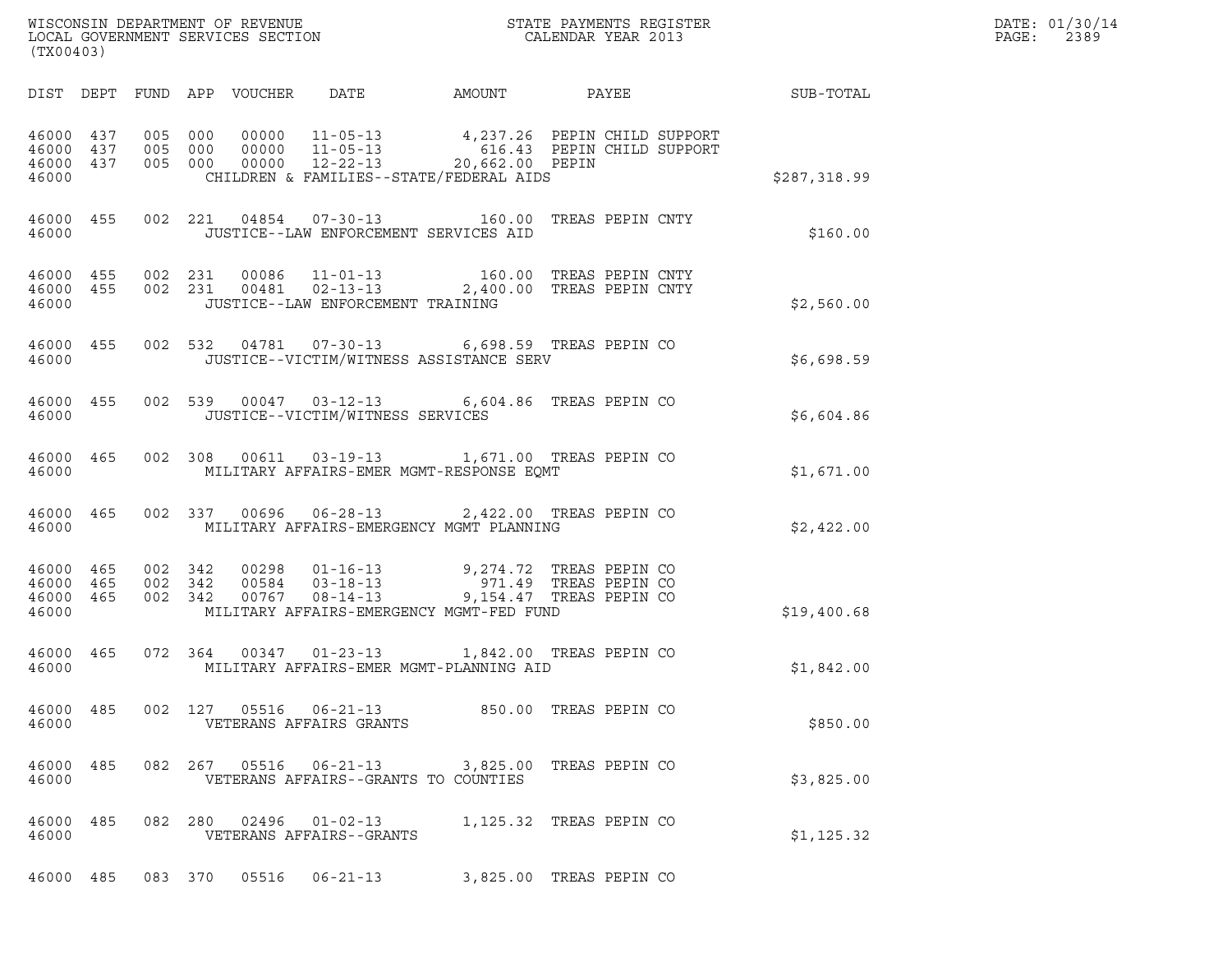| (TX00403)                                     |                   |                    |                                               |                                                                                 |                                          |                                                                                                            |                | DATE: 01/30/14<br>$\mathtt{PAGE}$ :<br>2390 |
|-----------------------------------------------|-------------------|--------------------|-----------------------------------------------|---------------------------------------------------------------------------------|------------------------------------------|------------------------------------------------------------------------------------------------------------|----------------|---------------------------------------------|
| DIST DEPT                                     |                   |                    | FUND APP VOUCHER                              | <b>DATE</b>                                                                     | AMOUNT                                   | PAYEE                                                                                                      | SUB-TOTAL      |                                             |
| 46000                                         |                   |                    |                                               |                                                                                 | VETERANS AFFAIRS--GRANTS TO COUNTIES     |                                                                                                            | \$3,825.00     |                                             |
| 46000<br>46000                                | 505               |                    | 002 116                                       | DOA--LAND INFORMATION BOARD GRANTS                                              |                                          | 01317  09-06-13  40,232.00 TREAS PEPIN CNTY                                                                | \$40, 232.00   |                                             |
| 46000<br>46000<br>46000<br>46000 505<br>46000 | 505<br>505<br>505 | 002 155<br>002 155 | 002 155<br>60391<br>60434<br>002 155<br>60561 | $01 - 09 - 13$<br>$60391$ $01-09-13$<br>$01 - 30 - 13$<br>$03 - 26 - 13$        | DOA-HOUSING ASSISTANCE-FEDERAL FUNDS     | 504.42 TREAS PEPIN CNTY<br>1,501.35 TREAS PEPIN CNTY<br>907.92 TREAS PEPIN CNTY<br>372.00 TREAS PEPIN CNTY | \$3,285.69     |                                             |
| 46000 505<br>46000 505<br>46000 505<br>46000  |                   |                    | 035 371<br>035 371<br>035 371                 | 60561 03-26-13<br>60561 03-26-13<br>60561 03-26-13<br>DOA--PUBLIC BENEFITS FUND |                                          | 3,113.00 TREAS PEPIN CNTY<br>1,924.00 TREAS PEPIN CNTY<br>2,172.00 TREAS PEPIN CNTY                        | \$7,209.00     |                                             |
| 46000 835<br>46000 835<br>46000               |                   | 002                | 105<br>44104<br>002 105                       | $07 - 22 - 13$<br>81207<br>$11 - 18 - 13$<br>REVENUE--STATE SHARED REVENUES     |                                          | 70,595.32 TREAS PEPIN CO<br>400,092.81 TREAS PEPIN CO                                                      | \$470,688.13   |                                             |
| 46000 835<br>46000                            |                   |                    | 002 109<br>01046                              | $07 - 22 - 13$<br>REVENUE--EXEMPT COMPUTER AID                                  |                                          | 3,929.00 TREAS PEPIN CO                                                                                    | \$3,929.00     |                                             |
| 46000 835<br>46000 835<br>46000               |                   |                    | 002 302<br>10089<br>11089<br>002 302          | $07 - 22 - 13$<br>$07 - 22 - 13$                                                | REVENUE-FIRST DOLLAR/SCHOOL LEVY CREDITS | 1,029,585.25 TREAS PEPIN CO<br>286,352.62 TREAS PEPIN CO                                                   | \$1,315,937.87 |                                             |
| 46000 835<br>46000                            |                   |                    | 021 363<br>37228                              | $03 - 25 - 13$<br>REVENUE--LOTTERY CREDIT -                                     |                                          | 244,597.76 TREAS PEPIN CO                                                                                  | \$244,597.76   |                                             |
| 46000                                         |                   |                    |                                               | DISTRICT TOTAL APPROPRIATIONS                                                   |                                          |                                                                                                            | \$3,543,623.94 |                                             |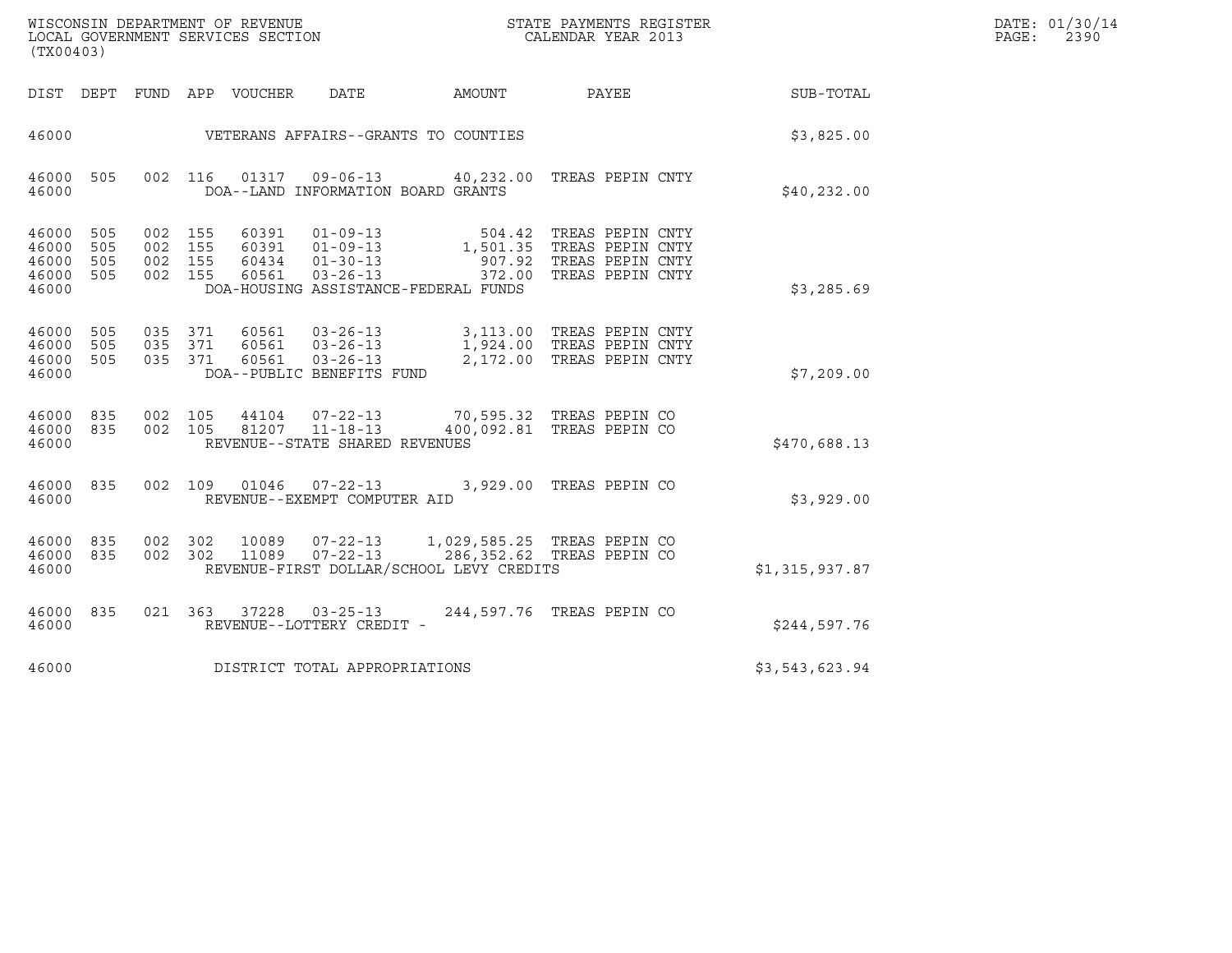| (TX00403)                                                    |                                          | WISCONSIN DEPARTMENT OF REVENUE<br>LOCAL GOVERNMENT SERVICES SECTION |                                          | STATE PAYMENTS REGISTER<br>CALENDAR YEAR 2013                                                   |              | DATE: 01/30/14<br>$\mathtt{PAGE:}$<br>2391 |
|--------------------------------------------------------------|------------------------------------------|----------------------------------------------------------------------|------------------------------------------|-------------------------------------------------------------------------------------------------|--------------|--------------------------------------------|
|                                                              |                                          | DIST DEPT FUND APP VOUCHER DATE                                      |                                          | AMOUNT PAYEE SUB-TOTAL                                                                          |              |                                            |
| 46002 165<br>46002                                           |                                          |                                                                      | SAFETY/PROF SERV--FIRE INSURANCE DUES    | 002 225 01151 07-03-13 1,531.28 TREAS TN ALBANY                                                 | \$1,531.28   |                                            |
| 46002 370<br>46002                                           |                                          |                                                                      | NAT RESOURCES-SEVERANCE/YIELD/WITHDRAWAL | 000 001 01DNR 03-13-13 106.91 TREAS TOWN ALBANY                                                 | \$106.91     |                                            |
| 46002                                                        |                                          |                                                                      | NAT RESOURCES--FOREST CROP/MFL/CO FOREST | 46002 370 012 571 36621 06-10-13 494.55 TREAS TN ALBANY                                         | \$494.55     |                                            |
| 46002 395<br>46002<br>395<br>46002 395<br>46002 395<br>46002 | 011 191<br>011 191<br>011 191<br>011 191 |                                                                      | TRANSPORTATION--GENERAL TRANSP AIDS-GTA  | 97152  10-07-13  19,741.04  TOWN OF ALBANY                                                      | \$78,964.10  |                                            |
| 46002 835 002 105<br>46002 835<br>46002                      |                                          |                                                                      | REVENUE--STATE SHARED REVENUES           | 44093  07-22-13   6,219.87  TREAS TN ALBANY<br>002 105 81196 11-18-13 35,245.93 TREAS TN ALBANY | \$41,465.80  |                                            |
| 46002 835<br>46002                                           |                                          |                                                                      | REVENUE--EXEMPT COMPUTER AID             | 002 109 03046 07-22-13 3.00 TREAS TN ALBANY                                                     | \$3.00       |                                            |
| 46002                                                        |                                          | DISTRICT TOTAL APPROPRIATIONS                                        |                                          |                                                                                                 | \$122,565.64 |                                            |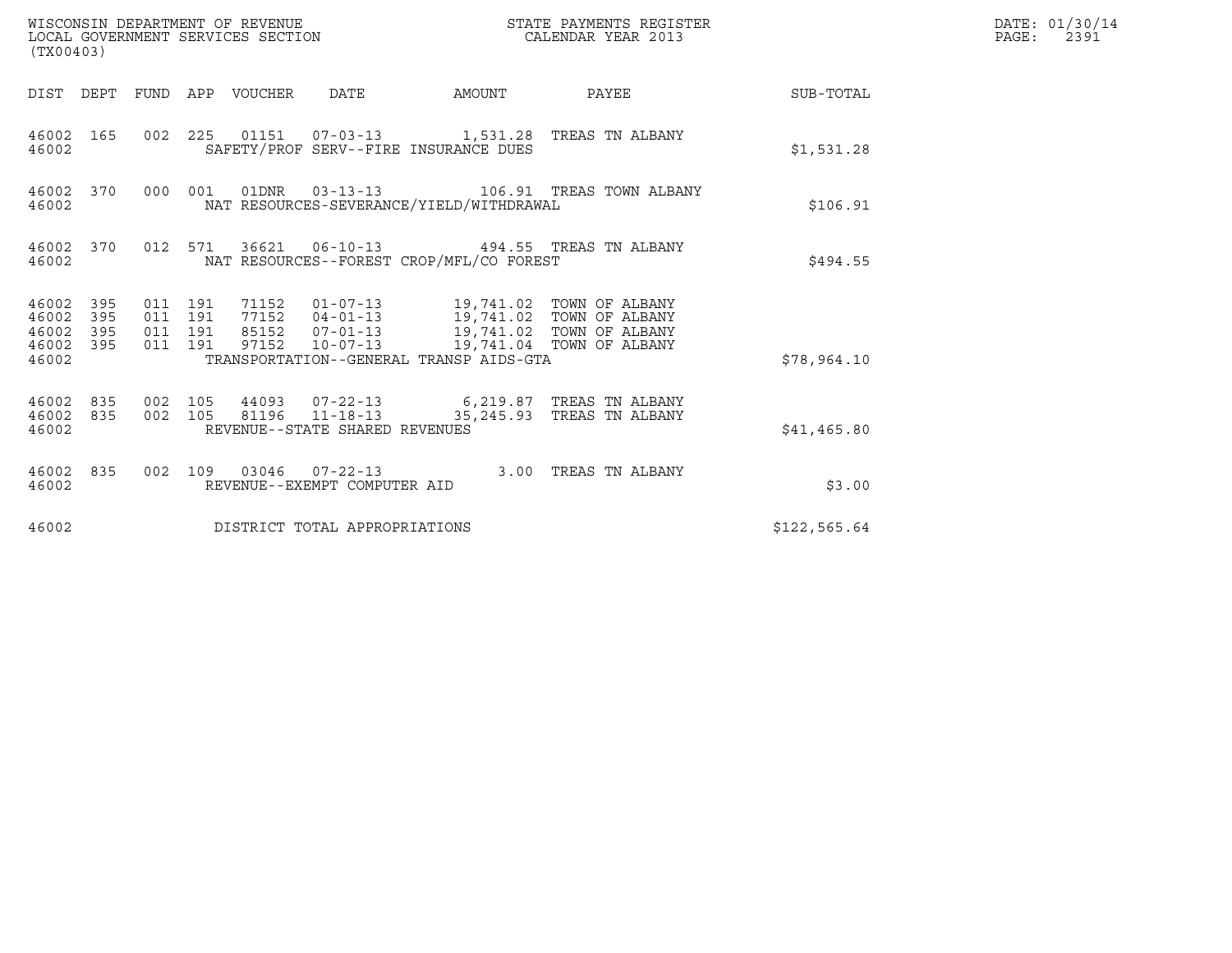| WISCONSIN DEPARTMENT OF REVENUE<br>LOCAL GOVERNMENT SERVICES SECTION<br>CALENDAR YEAR 2013<br>(TX00403) |  |  |  |  |                                |                                            |                                                                                                                                                                                                                                                                                                  |              | DATE: 01/30/14<br>$\mathtt{PAGE:}$<br>2392 |
|---------------------------------------------------------------------------------------------------------|--|--|--|--|--------------------------------|--------------------------------------------|--------------------------------------------------------------------------------------------------------------------------------------------------------------------------------------------------------------------------------------------------------------------------------------------------|--------------|--------------------------------------------|
|                                                                                                         |  |  |  |  |                                |                                            | DIST DEPT FUND APP VOUCHER DATE AMOUNT PAYEE SUB-TOTAL                                                                                                                                                                                                                                           |              |                                            |
| 46004 165<br>46004                                                                                      |  |  |  |  |                                | SAFETY/PROF SERV--FIRE INSURANCE DUES      | 002 225 01152 07-03-13 1,571.63 TREAS TN DURAND                                                                                                                                                                                                                                                  | \$1,571.63   |                                            |
| 46004                                                                                                   |  |  |  |  |                                | NAT RESOURCES-SEVERANCE/YIELD/WITHDRAWAL   | 46004 370 000 001 05DNR 11-21-13 777.83 TREAS TOWN DURAND                                                                                                                                                                                                                                        | \$777.83     |                                            |
|                                                                                                         |  |  |  |  |                                | 46004 NAT RESOURCES--AIDS IN LIEU OF TAXES | 46004 370 002 503 15944 02-06-13 8,786.54 TREAS TN DURAND<br>TOWN SHARE 457.9<br>TOWN SHARE 457.99                                                                                                                                                                                               | \$8,786.54   |                                            |
| 46004                                                                                                   |  |  |  |  |                                | NAT RESOURCES--FOREST CROP/MFL/CO FOREST   | 46004 370 012 571 36622 06-10-13 240.76 TREAS TN DURAND                                                                                                                                                                                                                                          | \$240.76     |                                            |
| 46004 370<br>46004                                                                                      |  |  |  |  |                                | NAT RESOURCES--AIDS IN LIEU OF TAXES       | 012 579 18701 04-15-13 31.93 TREAS TOWN DURAND                                                                                                                                                                                                                                                   | \$31.93      |                                            |
| 46004 395<br>46004 395<br>46004 395<br>46004 395<br>46004                                               |  |  |  |  |                                | TRANSPORTATION--GENERAL TRANSP AIDS-GTA    | 011 191 71153 01-07-13 5,049.04 TOWN OF DURAND<br>011 191 77153 04-01-13 5,049.04 TOWN OF DURAND<br>011 191 85153 07-01-13 5,049.04 TOWN OF DURAND<br>011 191 97153 10-07-13 5,049.06 TOWN OF DURAND                                                                                             | \$20, 196.18 |                                            |
| 46004                                                                                                   |  |  |  |  | REVENUE--STATE SHARED REVENUES |                                            | $\begin{array}{cccccc} 4\,6\,0\,0\,4 & 8\,3\,5 & 0\,0\,2 & 1\,0\,5 & 4\,4\,0\,9\,4 & 0\,7\,-2\,2\,-1\,3 & 4\,,4\,0\,1\,.9\,1 & \text{TREAS TN DURAND} \\ 4\,6\,0\,0\,4 & 8\,3\,5 & 0\,0\,2 & 1\,0\,5 & 8\,1\,1\,9\,7 & 1\,1\,-1\,8\,-1\,3 & 2\,4\,,9\,4\,3\,.5\,7 & \text{TREAS TN DURAND} \end$ | \$29,345.48  |                                            |
| 46004 835<br>46004                                                                                      |  |  |  |  | REVENUE--EXEMPT COMPUTER AID   |                                            | 002 109 03047 07-22-13 3.00 TREAS TN DURAND                                                                                                                                                                                                                                                      | \$3.00       |                                            |
| 46004 835<br>46004                                                                                      |  |  |  |  | REVENUE--LOTTERY CREDIT -      |                                            | 021 363 35790 03-25-13 1,219.44 TREAS TN DURAND                                                                                                                                                                                                                                                  | \$1,219.44   |                                            |
| 46004                                                                                                   |  |  |  |  | DISTRICT TOTAL APPROPRIATIONS  |                                            |                                                                                                                                                                                                                                                                                                  | \$62,172.79  |                                            |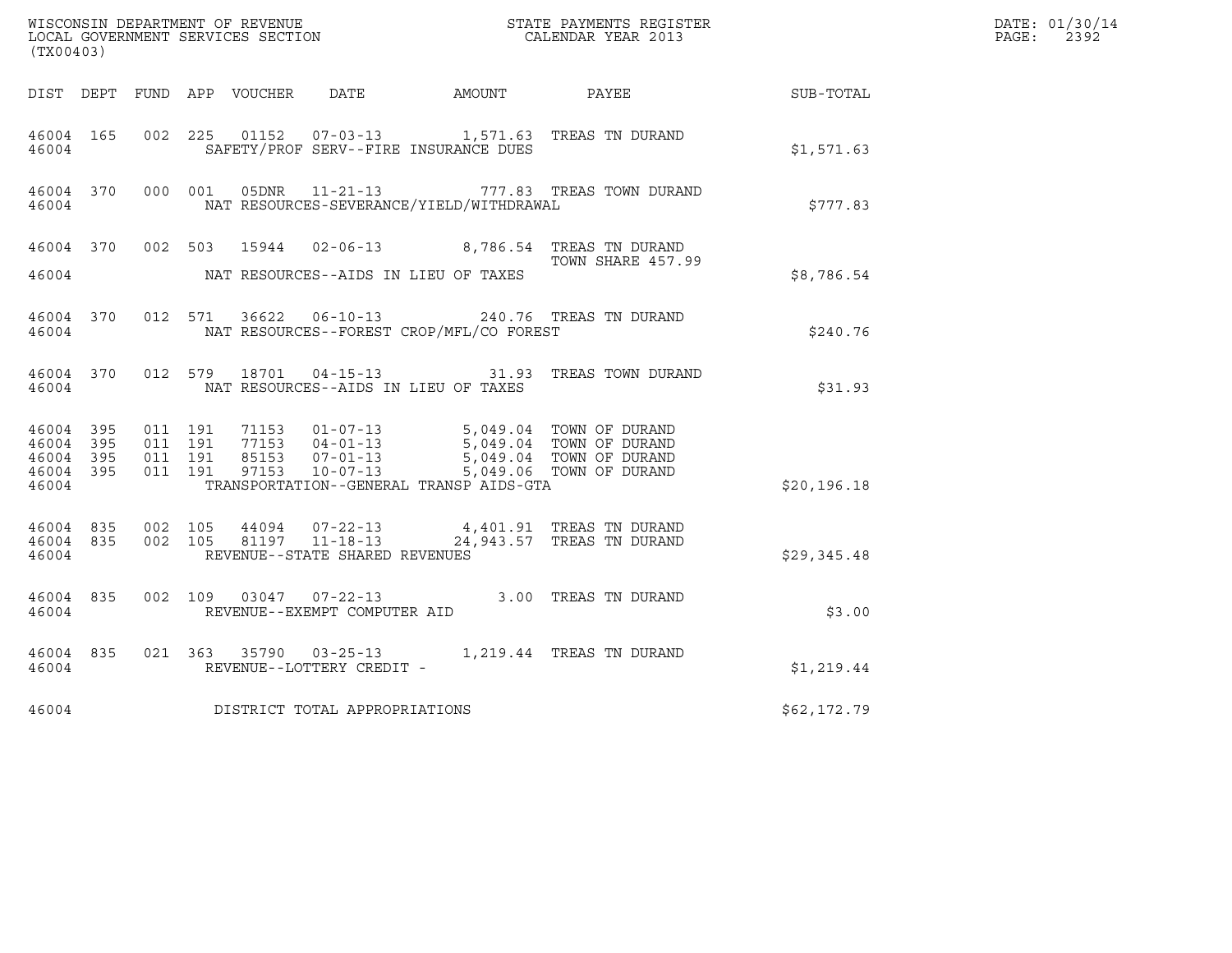| WISCONSIN DEPARTMENT OF REVENUE<br>LOCAL GOVERNMENT SERVICES SECTION<br>(TX00403) | STATE PAYMENTS REGISTER<br>CALENDAR YEAR 2013 | DATE: 01/30/14<br>PAGE:<br>2393 |
|-----------------------------------------------------------------------------------|-----------------------------------------------|---------------------------------|

| (TX00403)                                 |                          |                          |                          |                |                                                                      |                                          |                                                                                         |             |
|-------------------------------------------|--------------------------|--------------------------|--------------------------|----------------|----------------------------------------------------------------------|------------------------------------------|-----------------------------------------------------------------------------------------|-------------|
| DIST DEPT                                 |                          | FUND APP                 |                          | VOUCHER        | DATE                                                                 | <b>AMOUNT</b>                            | PAYEE                                                                                   | SUB-TOTAL   |
| 46006<br>46006                            | 165                      | 002                      | 225                      |                |                                                                      | SAFETY/PROF SERV--FIRE INSURANCE DUES    | 01153  07-03-13  742.74  TREAS TN FRANKFORT                                             | \$742.74    |
| 46006 370<br>46006<br>46006               | 370                      | 000<br>000               | 001<br>001               | 02DNR<br>04DNR | $07 - 03 - 13$<br>$10 - 23 - 13$                                     | NAT RESOURCES-SEVERANCE/YIELD/WITHDRAWAL | 100.45   TREAS  TOWN  FRANKFORT<br>517.24    TOWN  FRANKFORT                            | \$617.69    |
| 46006<br>46006                            | 370                      |                          |                          | 002 503 15945  |                                                                      | NAT RESOURCES--AIDS IN LIEU OF TAXES     | TOWN SHARE 222.63                                                                       | \$1,131.06  |
| 46006<br>46006                            | 370                      | 012                      | 571                      | 36623          |                                                                      | NAT RESOURCES--FOREST CROP/MFL/CO FOREST | 06-10-13 726.40 TREAS TN FRANKFORT                                                      | \$726.40    |
| 46006<br>46006<br>46006                   | 370<br>370               | 012<br>012               | 579<br>579               |                |                                                                      | NAT RESOURCES--AIDS IN LIEU OF TAXES     | 18702  04-15-13  557.83  TREAS TOWN FRANKFORT                                           | \$698.43    |
| 46006<br>46006<br>46006<br>46006<br>46006 | 395<br>395<br>395<br>395 | 011<br>011<br>011<br>011 | 191<br>191<br>191<br>191 | 97154          | 71154 01-07-13<br>77154 04-01-13<br>85154 07-01-13<br>$10 - 07 - 13$ | TRANSPORTATION--GENERAL TRANSP AIDS-GTA  | 17,401.74 TOWN OF FRANKFORT<br>17,401.74 TOWN OF FRANKFORT                              | \$69,606.96 |
| 46006<br>46006<br>46006                   | 835<br>835               | 002<br>002               | 105                      | 81198          | REVENUE--STATE SHARED REVENUES                                       |                                          | 105 44095 07-22-13 3,703.16 TREAS TN FRANKFORT<br>11-18-13 20,993.72 TREAS TN FRANKFORT | \$24,696.88 |
| 46006                                     |                          |                          |                          |                | DISTRICT TOTAL APPROPRIATIONS                                        |                                          |                                                                                         | \$98,220.16 |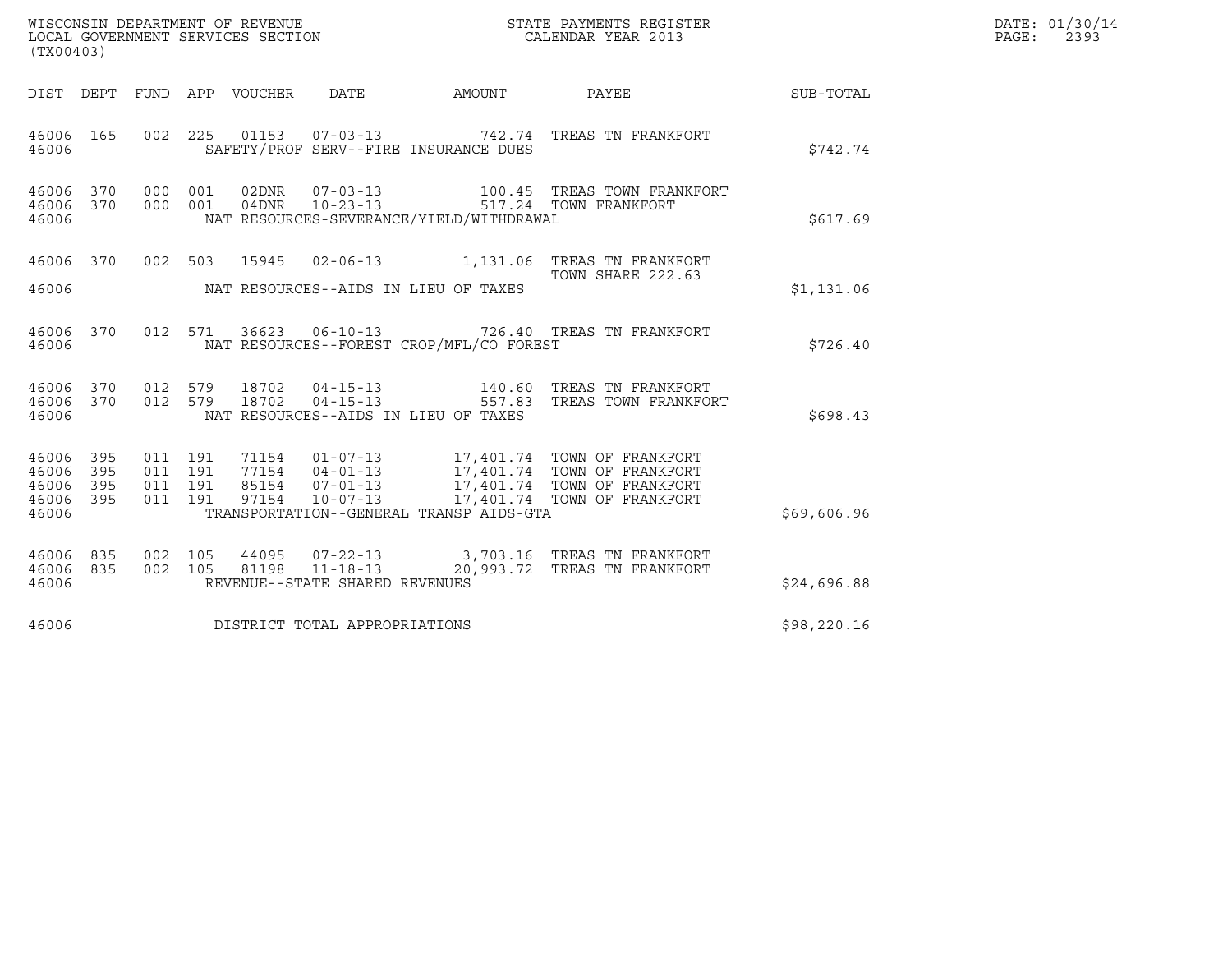| (TX00403)                                         |            |                                          |  |                                 |                                                                                                                                                                                                                         |        |                                                                                                                                                                                                                                     |              | DATE: 01/30/14<br>PAGE: 2394 |
|---------------------------------------------------|------------|------------------------------------------|--|---------------------------------|-------------------------------------------------------------------------------------------------------------------------------------------------------------------------------------------------------------------------|--------|-------------------------------------------------------------------------------------------------------------------------------------------------------------------------------------------------------------------------------------|--------------|------------------------------|
|                                                   |            |                                          |  | DIST DEPT FUND APP VOUCHER DATE |                                                                                                                                                                                                                         | AMOUNT | <b>PAYEE</b> FOR THE STATE OF THE STATE OF THE STATE OF THE STATE OF THE STATE OF THE STATE OF THE STATE OF THE STATE OF THE STATE OF THE STATE OF THE STATE OF THE STATE OF THE STATE OF THE STATE OF THE STATE OF THE STATE OF TH | SUB-TOTAL    |                              |
| 46008                                             | 46008 165  |                                          |  |                                 | 002 225 01154 07-03-13 1,695.54 TREAS TN LIMA<br>SAFETY/PROF SERV--FIRE INSURANCE DUES                                                                                                                                  |        |                                                                                                                                                                                                                                     | \$1,695.54   |                              |
| 46008                                             | 46008 370  |                                          |  |                                 | NAT RESOURCES-SEVERANCE/YIELD/WITHDRAWAL                                                                                                                                                                                |        | 000 001 01DNR 03-13-13 1,624.72 TREAS TOWN LIMA                                                                                                                                                                                     | \$1,624.72   |                              |
| 46008 370<br>46008                                |            |                                          |  |                                 | 012 571 36624 06-10-13 413.40 TREAS TN LIMA<br>NAT RESOURCES--FOREST CROP/MFL/CO FOREST                                                                                                                                 |        |                                                                                                                                                                                                                                     | \$413.40     |                              |
| 46008                                             | 46008 370  |                                          |  |                                 | NAT RESOURCES--AIDS IN LIEU OF TAXES                                                                                                                                                                                    |        | 012 579 18703 04-15-13 37.78 TREAS TOWN LIMA                                                                                                                                                                                        | \$37.78      |                              |
| 46008 395<br>46008<br>46008<br>46008 395<br>46008 | 395<br>395 | 011 191<br>011 191<br>011 191<br>011 191 |  |                                 | 71155  01-07-13  14,686.68  TOWN OF LIMA<br>77155  04-01-13  14,686.68  TOWN OF LIMA<br>85155  07-01-13  14,686.68  TOWN OF LIMA<br>97155  10-07-13  14,686.71  TOWN OF LIMA<br>TRANSPORTATION--GENERAL TRANSP AIDS-GTA |        |                                                                                                                                                                                                                                     | \$58,746.75  |                              |
| 46008 835<br>46008 835<br>46008                   |            | 002 105<br>002 105                       |  |                                 | 44096 07-22-13 6,231.68 TREAS TN LIMA<br>81199 11-18-13<br>REVENUE--STATE SHARED REVENUES                                                                                                                               |        | 35,312.87 TREAS TN LIMA                                                                                                                                                                                                             | \$41,544.55  |                              |
| 46008                                             | 46008 835  |                                          |  |                                 | 002 109 03048 07-22-13 80.00 TREAS TN LIMA<br>REVENUE--EXEMPT COMPUTER AID                                                                                                                                              |        |                                                                                                                                                                                                                                     | \$80.00      |                              |
| 46008                                             |            |                                          |  |                                 | DISTRICT TOTAL APPROPRIATIONS                                                                                                                                                                                           |        |                                                                                                                                                                                                                                     | \$104,142.74 |                              |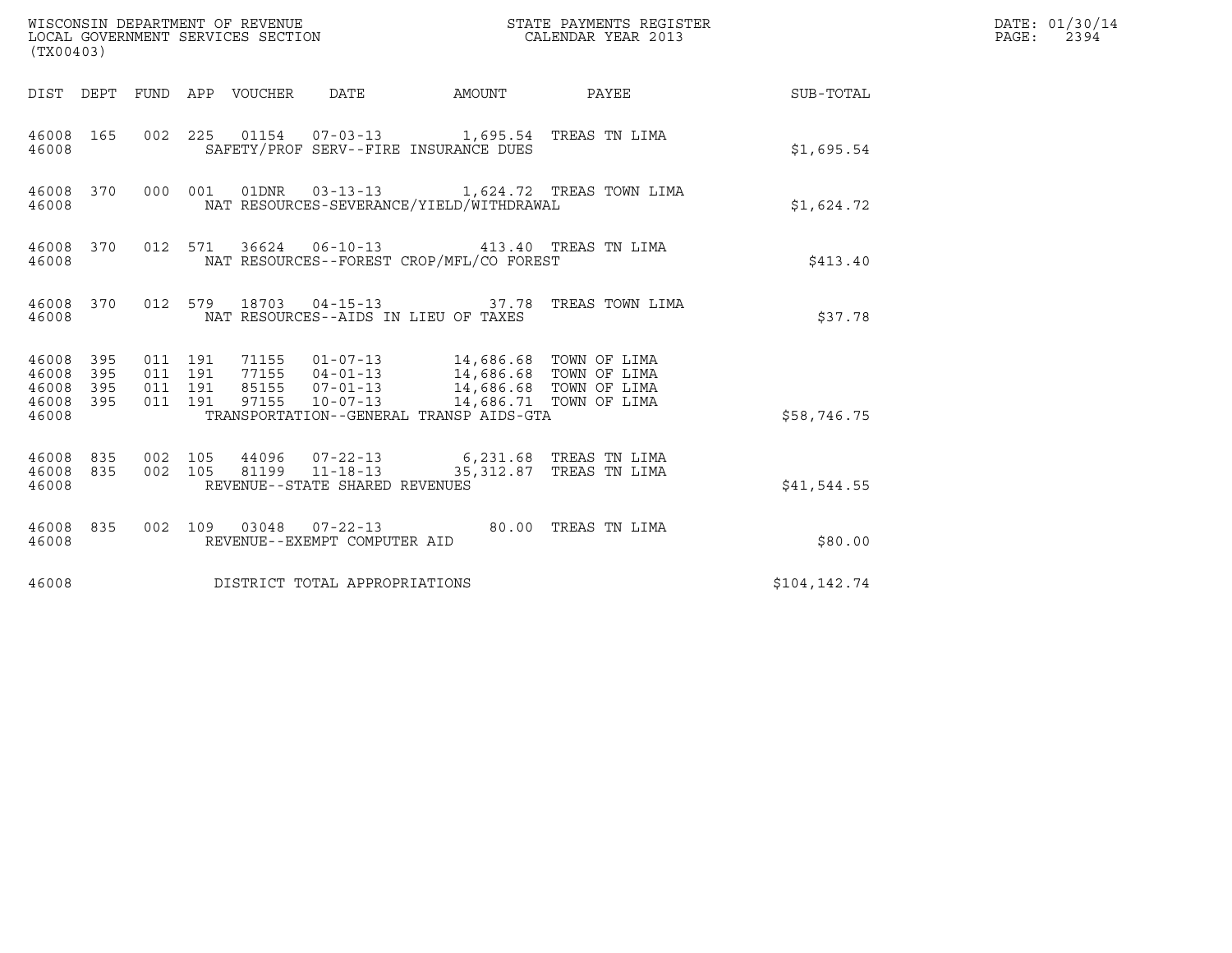| WISCONSIN DEPARTMENT OF REVENUE   | STATE PAYMENTS REGISTER | DATE: 01/30/14 |
|-----------------------------------|-------------------------|----------------|
| LOCAL GOVERNMENT SERVICES SECTION | CALENDAR YEAR 2013      | 2395<br>PAGE:  |

| WISCONSIN DEPARTMENT OF REVENUE<br>LOCAL GOVERNMENT SERVICES SECTION FOR THE STATE PAYMENTS REGISTER<br>(TX00403)<br>(TX00403)                                                                                                                                                                                                                       |                                          |                   |              | DATE: 01/30/14<br>PAGE: 2395 |
|------------------------------------------------------------------------------------------------------------------------------------------------------------------------------------------------------------------------------------------------------------------------------------------------------------------------------------------------------|------------------------------------------|-------------------|--------------|------------------------------|
| DIST DEPT FUND APP VOUCHER DATE AMOUNT PAYEE PAYER SUB-TOTAL                                                                                                                                                                                                                                                                                         |                                          |                   |              |                              |
| 002 225 01155 07-03-13 2,481.61 TREAS TN PEPIN<br>46010 165<br>46010 SAFETY/PROF SERV--FIRE INSURANCE DUES                                                                                                                                                                                                                                           |                                          |                   | \$2,481.61   |                              |
| 000 001 01DNR 03-13-13 1,704.63 TREAS TOWN PEPIN<br>000 001 02DNR 07-03-13 258.11 TREAS TOWN PEPIN<br>000 001 03DNR 07-03-13 1,568.50 TREAS TOWN PEPIN<br>000 001 04DNR 10-23-13 2,626.44 TOWN PEPIN<br>000 001 05DNR 11-21-13<br>46010 370<br>46010 370<br>46010 370<br>46010 370<br>46010 370<br>NAT RESOURCES-SEVERANCE/YIELD/WITHDRAWAL<br>46010 |                                          |                   | \$6,241.08   |                              |
| 46010 370 002 503 16290 03-05-13 6,102.53 TREAS TN PEPIN<br>TOWN SHARE 539.                                                                                                                                                                                                                                                                          |                                          | TOWN SHARE 539.05 | \$6,102.53   |                              |
| 46010 370 012 571 36625 06-10-13 1,245.75 TREAS TN PEPIN<br>46010                                                                                                                                                                                                                                                                                    | NAT RESOURCES--FOREST CROP/MFL/CO FOREST |                   | \$1,245.75   |                              |
| 012 579 18704 04-15-13 605.34 TREAS TN PEPIN<br>012 579 18704 04-15-13 561.21 TREAS TOWN PEPIN<br>46010 370<br>46010 370<br>46010<br>NAT RESOURCES--AIDS IN LIEU OF TAXES                                                                                                                                                                            |                                          |                   | \$1,166.55   |                              |
| 011 191 71156 01-07-13 32,956.39 TOWN OF PEPIN<br>011 191 77156 04-01-13 32,956.39 TOWN OF PEPIN<br>011 191 85156 07-01-13 32,956.39 TOWN OF PEPIN<br>011 191 97156 10-07-13 32,956.42 TOWN OF PEPIN<br>46010 395<br>46010 395<br>46010 395<br>46010 395<br>46010                                                                                    | TRANSPORTATION--GENERAL TRANSP AIDS-GTA  |                   | \$131,825.59 |                              |
| 002 105 44097 07-22-13 2,757.28 TREAS TN PEPIN<br>002 105 81200 11-18-13 15,614.33 TREAS TN PEPIN<br>46010 835<br>46010 835<br>REVENUE--STATE SHARED REVENUES<br>46010                                                                                                                                                                               |                                          |                   | \$18,371.61  |                              |
| 46010 DISTRICT TOTAL APPROPRIATIONS                                                                                                                                                                                                                                                                                                                  |                                          |                   | \$167,434.72 |                              |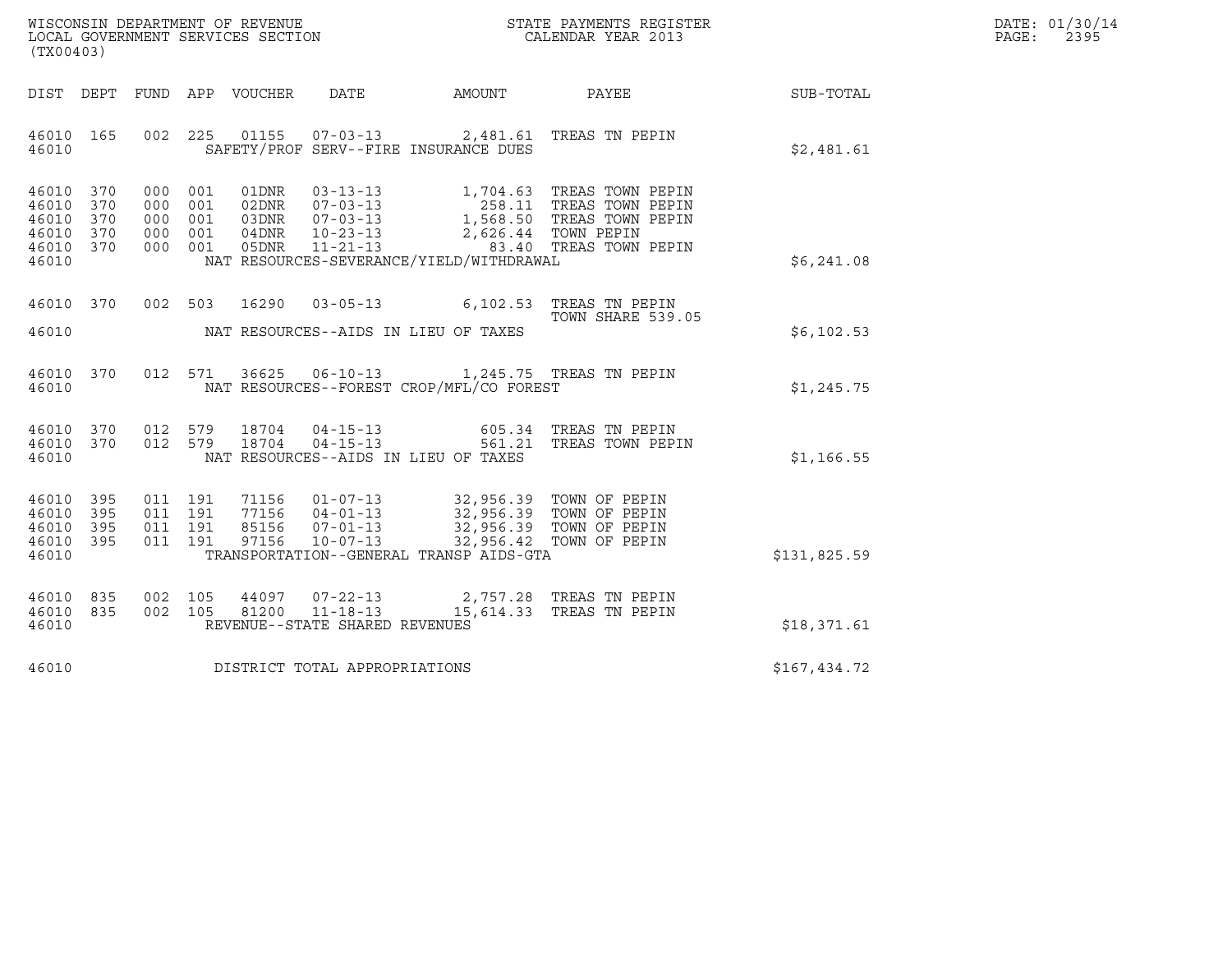| (TX00403)                       |                   |                                          |  |                                  |                                |                                          |                                                                                                                                                                                              |             | DATE: 01/30/14<br>$\mathtt{PAGE:}$<br>2396 |
|---------------------------------|-------------------|------------------------------------------|--|----------------------------------|--------------------------------|------------------------------------------|----------------------------------------------------------------------------------------------------------------------------------------------------------------------------------------------|-------------|--------------------------------------------|
|                                 |                   |                                          |  |                                  |                                |                                          | DIST DEPT FUND APP VOUCHER DATE AMOUNT PAYEE                                                                                                                                                 | SUB-TOTAL   |                                            |
| 46012                           | 46012 165         |                                          |  |                                  |                                | SAFETY/PROF SERV--FIRE INSURANCE DUES    | 002  225  01156  07-03-13  985.89  TREAS TN STOCKHOLM                                                                                                                                        | \$985.89    |                                            |
| 46012                           |                   |                                          |  |                                  |                                | NAT RESOURCES-SEVERANCE/YIELD/WITHDRAWAL | 46012 370 000 001 02DNR 07-03-13 184.91 TREAS TOWN STOCKHOLM                                                                                                                                 | \$184.91    |                                            |
|                                 | 46012 370 002 503 |                                          |  |                                  |                                |                                          | 46012 370 002 503 15946 02-06-13 1,828.68 TREAS TN STOCKHOLM<br>15946 02-06-13 1,861.15 TREAS TN STOCKHOLM<br>TOWN SHARE 262.43                                                              |             |                                            |
| 46012                           |                   |                                          |  |                                  |                                | NAT RESOURCES--AIDS IN LIEU OF TAXES     |                                                                                                                                                                                              | \$3,689.83  |                                            |
| 46012                           |                   |                                          |  |                                  |                                | NAT RESOURCES--FOREST CROP/MFL/CO FOREST | 46012 370 012 571 36626 06-10-13 229.00 TREAS TN STOCKHOLM                                                                                                                                   | \$229.00    |                                            |
| 46012                           | 46012 370 012 579 |                                          |  | 18705<br>46012 370 012 579 18705 |                                | NAT RESOURCES--AIDS IN LIEU OF TAXES     | 04-15-13 6.62 TREAS TN STOCKHOLM<br>04-15-13 113.30 TREAS TOWN STOCKHOLM                                                                                                                     | \$119.92    |                                            |
| 46012 395<br>46012<br>46012 395 | 395<br>46012 395  | 011 191<br>011 191<br>011 191<br>011 191 |  |                                  |                                |                                          | 71157  01-07-13  9,521.20  TOWN OF STOCKHOLM<br>77157  04-01-13  9,521.20  TOWN OF STOCKHOLM<br>85157  07-01-13  9,521.20  TOWN OF STOCKHOLM<br>97157  10-07-13  9,521.23  TOWN OF STOCKHOLM |             |                                            |
| 46012                           |                   |                                          |  |                                  |                                | TRANSPORTATION--GENERAL TRANSP AIDS-GTA  |                                                                                                                                                                                              | \$38,084.83 |                                            |
| 46012 835<br>46012              | 46012 835         | 002 105<br>002 105                       |  |                                  | REVENUE--STATE SHARED REVENUES |                                          | 44098  07-22-13   1,239.84 TREAS TN STOCKHOLM<br>81201  11-18-13   7,050.10 TREAS TN STOCKHOLM                                                                                               | \$8,289.94  |                                            |
| 46012                           | 46012 835         |                                          |  |                                  | REVENUE--EXEMPT COMPUTER AID   |                                          | 002 109 03049 07-22-13 33.00 TREAS TN STOCKHOLM                                                                                                                                              | \$33.00     |                                            |
| 46012                           |                   |                                          |  |                                  | DISTRICT TOTAL APPROPRIATIONS  |                                          |                                                                                                                                                                                              | \$51,617.32 |                                            |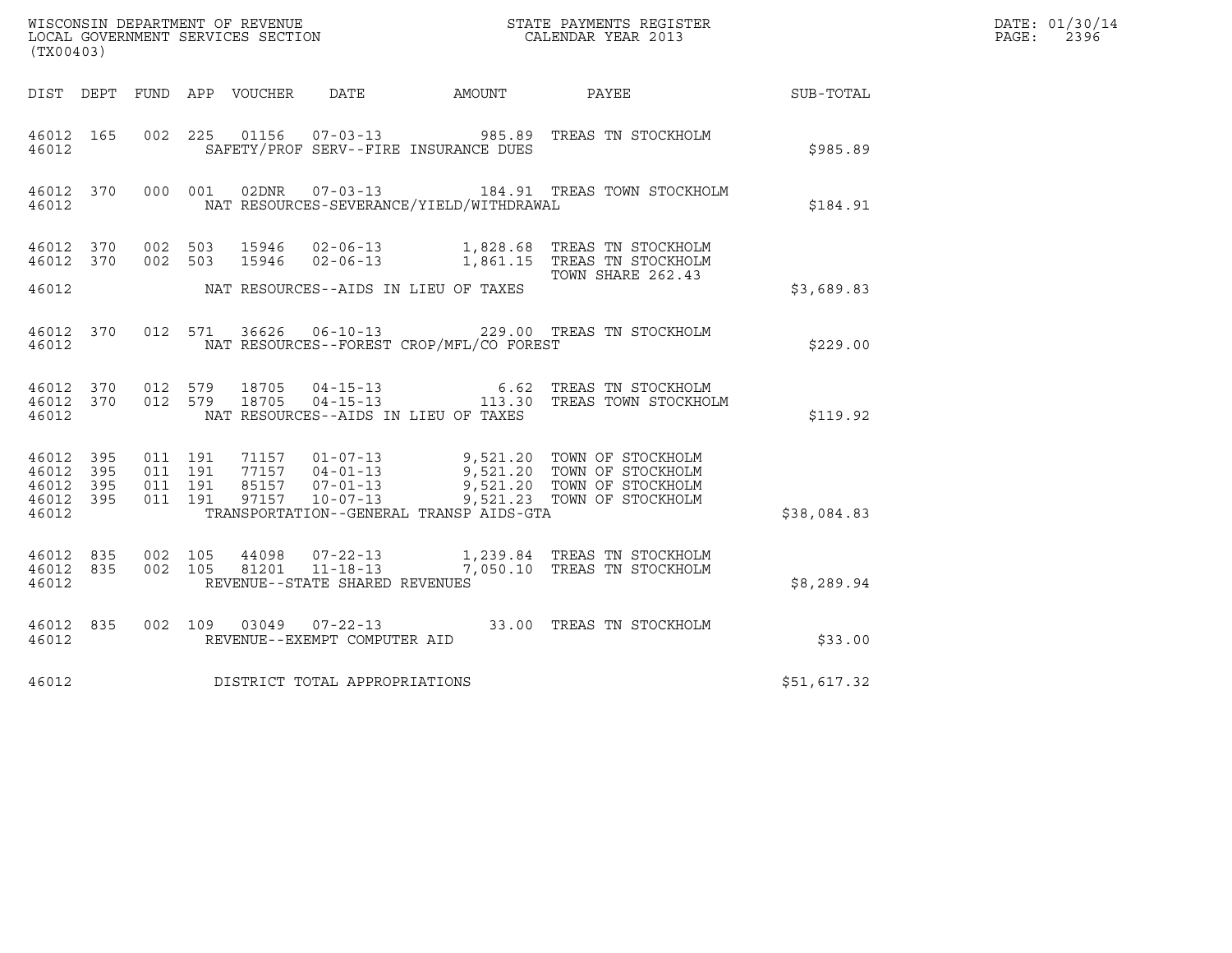| WISCONSIN DEPARTMENT OF REVENUE   | STATE PAYMENTS REGISTER | DATE: 01/30/14 |
|-----------------------------------|-------------------------|----------------|
| LOCAL GOVERNMENT SERVICES SECTION | CALENDAR YEAR 2013      | 2397<br>PAGE:  |

| WISCONSIN DEPARTMENT OF REVENUE<br>LOCAL GOVERNMENT SERVICES SECTION<br>(TX00403)<br>(TX00403) |                                             |         |  |                                 |                                |                                               |                                                                                                                                                                                                                                         |              | DATE: 01/30/14<br>PAGE: 2397 |
|------------------------------------------------------------------------------------------------|---------------------------------------------|---------|--|---------------------------------|--------------------------------|-----------------------------------------------|-----------------------------------------------------------------------------------------------------------------------------------------------------------------------------------------------------------------------------------------|--------------|------------------------------|
|                                                                                                |                                             |         |  | DIST DEPT FUND APP VOUCHER DATE |                                |                                               | AMOUNT PAYEE                                                                                                                                                                                                                            | SUB-TOTAL    |                              |
|                                                                                                | 46014                                       |         |  |                                 |                                | SAFETY/PROF SERV--FIRE INSURANCE DUES         | 46014 165 002 225 01157 07-03-13 1,823.15 TREAS TN WATERVILLE                                                                                                                                                                           | \$1,823.15   |                              |
| 46014                                                                                          |                                             |         |  |                                 |                                | NAT RESOURCES-SEVERANCE/YIELD/WITHDRAWAL      | 46014 370 000 001 01DNR 03-13-13 11,581.19 TREAS TOWN WATERVILLE 46014 370 000 001 05DNR 11-21-13 158.65 TREAS TOWN WATERVILLE                                                                                                          | \$11,739.84  |                              |
|                                                                                                |                                             |         |  |                                 |                                |                                               | $\begin{tabular}{llllll} 46014 & 370 & 002 & 503 & 15947 & 02-06-13 & & 3,937.48 & TREAS TN WATERVILLE \\ 46014 & 370 & 002 & 503 & 15947 & 02-06-13 & & 13,230.54 & TREAS TN WATERVILLE \\ \end{tabular}$<br><b>TOWN SHARE 1897.30</b> |              |                              |
|                                                                                                |                                             |         |  |                                 |                                | 46014 NAT RESOURCES--AIDS IN LIEU OF TAXES    |                                                                                                                                                                                                                                         | \$17,168.02  |                              |
|                                                                                                | 46014                                       |         |  |                                 |                                | NAT RESOURCES--FOREST CROP/MFL/CO FOREST      | 46014 370 012 571 36627 06-10-13 510.20 TREAS TN WATERVILLE                                                                                                                                                                             | \$510.20     |                              |
|                                                                                                |                                             |         |  |                                 |                                | 46014 MAT RESOURCES--AIDS IN LIEU OF TAXES    | 46014 370 012 579 18706 04-15-13 378.61 TREAS TOWN WATERVILLE                                                                                                                                                                           | \$378.61     |                              |
| 46014 395                                                                                      | 46014 395<br>46014 395 011 191<br>46014 395 |         |  |                                 |                                | 46014 TRANSPORTATION--GENERAL TRANSP AIDS-GTA | 011 191 71158 01-07-13 19,269.99 TOWN OF WATERVILLE<br>011 191 77158 04-01-13 19,269.99 TOWN OF WATERVILLE<br>011 191 85158 07-01-13 19,269.99 TOWN OF WATERVILLE<br>011 191 97158 10-07-13 19,270.00 TOWN OF WATERVILLE                | \$77,079.97  |                              |
| 46014                                                                                          | 46014 835 002 105<br>46014 835              | 002 105 |  |                                 | REVENUE--STATE SHARED REVENUES |                                               | 44099  07-22-13  14,249.57  TREAS TN WATERVILLE<br>81202  11-18-13  80,732.64  TREAS TN WATERVILLE                                                                                                                                      | \$94.982.21  |                              |
| 46014                                                                                          |                                             |         |  |                                 | REVENUE--EXEMPT COMPUTER AID   |                                               | 46014 835 002 109 03050 07-22-13 9.00 TREAS TN WATERVILLE                                                                                                                                                                               | \$9.00       |                              |
| 46014                                                                                          |                                             |         |  |                                 | DISTRICT TOTAL APPROPRIATIONS  |                                               |                                                                                                                                                                                                                                         | \$203,691.00 |                              |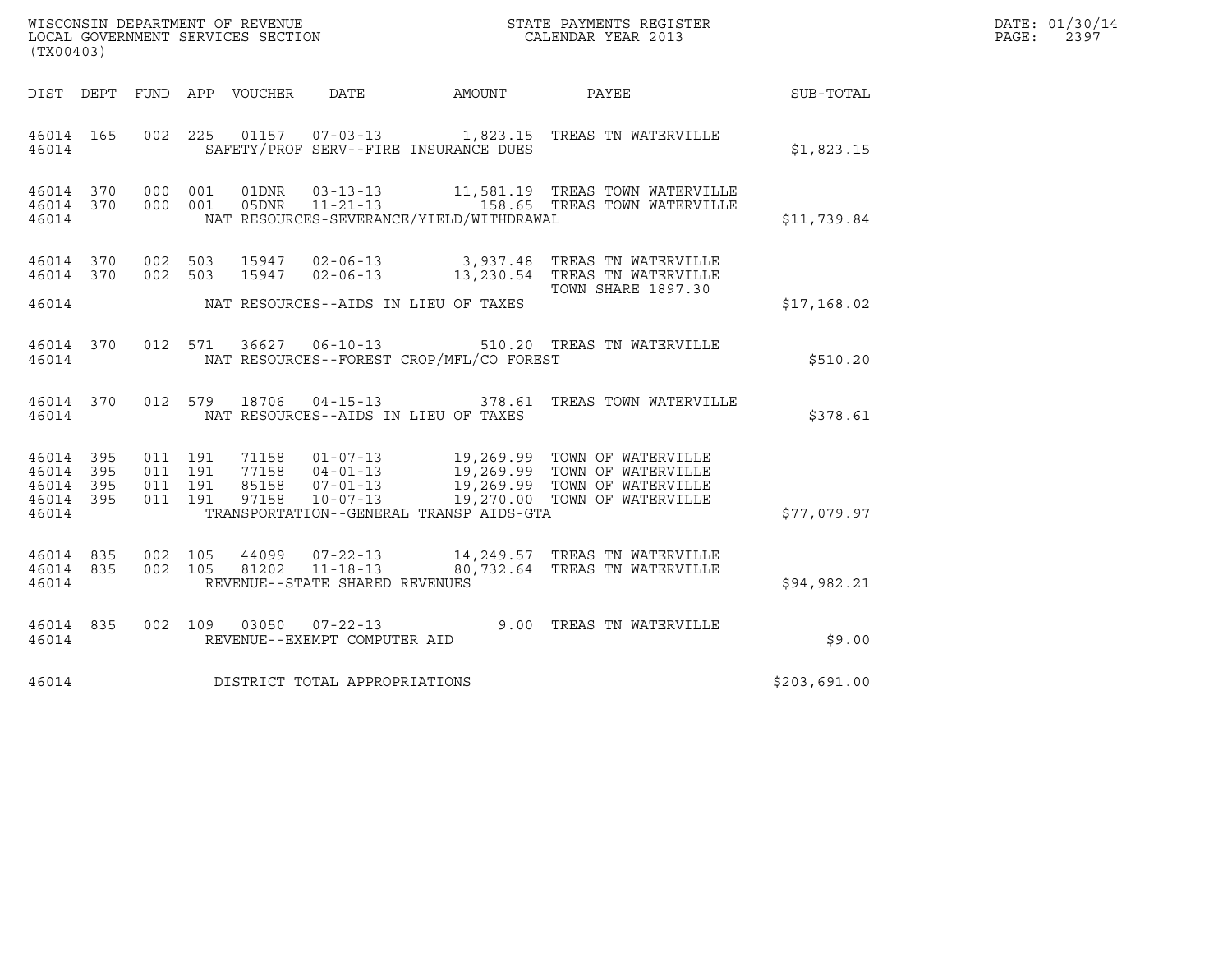|                                                           |                    |       |                                              | $\tt WISCONSIM DEPARTMENT OF REVENUE$ $\tt WISCONS IN DEPARTMENT SERVICES SECTION$ $\tt SCALENDAR YEAR$ $2013$                                                                                                                                                                                                                        |                  | DATE: 01/30/14<br>PAGE: |
|-----------------------------------------------------------|--------------------|-------|----------------------------------------------|---------------------------------------------------------------------------------------------------------------------------------------------------------------------------------------------------------------------------------------------------------------------------------------------------------------------------------------|------------------|-------------------------|
| (TX00403)                                                 |                    |       |                                              |                                                                                                                                                                                                                                                                                                                                       | 2398             |                         |
|                                                           |                    |       | DIST DEPT FUND APP VOUCHER DATE AMOUNT PAYEE |                                                                                                                                                                                                                                                                                                                                       | <b>SUB-TOTAL</b> |                         |
| 46016                                                     |                    |       | SAFETY/PROF SERV--FIRE INSURANCE DUES        | 46016 165 002 225 01158 07-03-13 1,288.45 TREAS TN WAUBEEK                                                                                                                                                                                                                                                                            | \$1,288.45       |                         |
| 46016                                                     |                    |       | NAT RESOURCES-SEVERANCE/YIELD/WITHDRAWAL     | 46016 370 000 001 01DNR 03-13-13 973.60 TREAS TOWN WAUBEEK                                                                                                                                                                                                                                                                            | \$973.60         |                         |
| 46016 370 002 503<br>46016 370 002 503                    |                    |       |                                              | 15948 02-06-13 42.17 TREAS TN WAUBEEK<br>15948 02-06-13 2,642.46 TREAS TN WAUBEEK<br>TOWN SHARE 134.54                                                                                                                                                                                                                                |                  |                         |
| 46016                                                     |                    |       | NAT RESOURCES--AIDS IN LIEU OF TAXES         |                                                                                                                                                                                                                                                                                                                                       | \$2,684.63       |                         |
| 46016                                                     |                    |       | NAT RESOURCES--FOREST CROP/MFL/CO FOREST     | 46016 370 012 571 36628 06-10-13 236.55 TREAS TN WAUBEEK                                                                                                                                                                                                                                                                              | \$236.55         |                         |
| 46016                                                     |                    |       | NAT RESOURCES--AIDS IN LIEU OF TAXES         | 46016 370 012 579 18707 04-15-13 370.10 TREAS TOWN WAUBEEK                                                                                                                                                                                                                                                                            | \$370.10         |                         |
| 46016 395<br>46016 395<br>46016 395<br>46016 395<br>46016 |                    |       | TRANSPORTATION--GENERAL TRANSP AIDS-GTA      | $\begin{array}{cccccc} 011 & 191 & 71159 & 01-07-13 & & 4,980.24 & \text{TOWN OF WAUBEEK} \\ 011 & 191 & 77159 & 04-01-13 & & 4,980.24 & \text{TOWN OF WAUBEEK} \\ 011 & 191 & 85159 & 07-01-13 & & 4,980.24 & \text{TOWN OF WAUBEEK} \\ 011 & 191 & & 97159 & 10-07-13 & & 4,980.25 & \text{TOWN OF WAUBEEK} \\ 011 & 191 & & & & &$ | \$19,920.97      |                         |
| 46016 835<br>46016 835<br>46016                           | 002 105<br>002 105 | 81203 | REVENUE--STATE SHARED REVENUES               | 44100 07-22-13 760.07 TREAS TN WAUBEEK<br>11-18-13 4,322.65 TREAS TN WAUBEEK                                                                                                                                                                                                                                                          | \$5,082.72       |                         |
| 46016                                                     |                    |       | REVENUE--EXEMPT COMPUTER AID                 | 46016 835 002 109 03051 07-22-13 50.00 TREAS TN WAUBEEK                                                                                                                                                                                                                                                                               | \$50.00          |                         |
| 46016                                                     |                    |       | DISTRICT TOTAL APPROPRIATIONS                |                                                                                                                                                                                                                                                                                                                                       | \$30,607.02      |                         |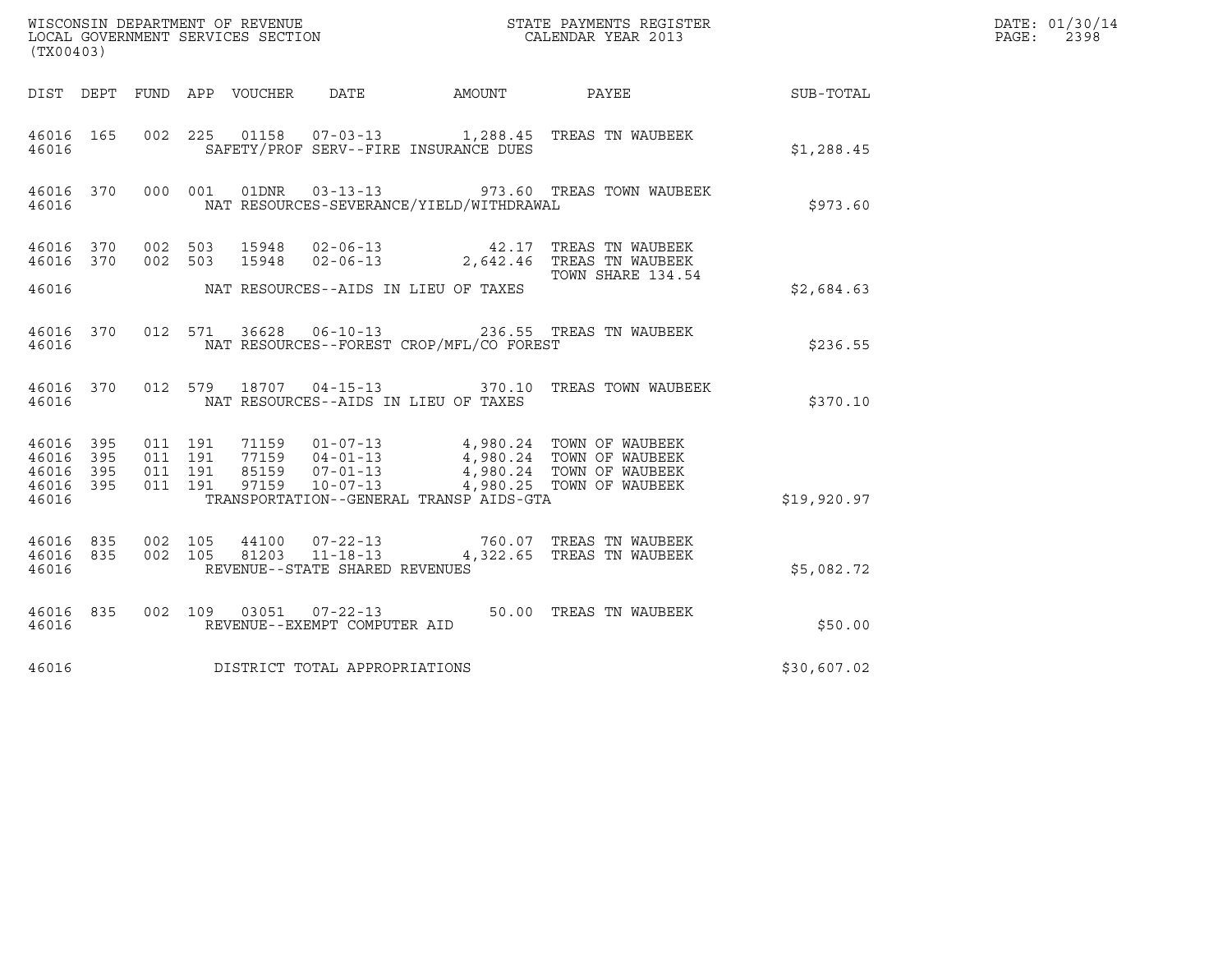| (TX00403)                                                 |                   |  |                                   |                                                                                                    | WISCONSIN DEPARTMENT OF REVENUE<br>LOCAL GOVERNMENT SERVICES SECTION TERMS CONFINING THE CALENDAR YEAR 2013                                                                                                                                                                                     |                                                        | DATE: 01/30/14<br>PAGE: 2399 |
|-----------------------------------------------------------|-------------------|--|-----------------------------------|----------------------------------------------------------------------------------------------------|-------------------------------------------------------------------------------------------------------------------------------------------------------------------------------------------------------------------------------------------------------------------------------------------------|--------------------------------------------------------|------------------------------|
|                                                           |                   |  |                                   |                                                                                                    |                                                                                                                                                                                                                                                                                                 | DIST DEPT FUND APP VOUCHER DATE AMOUNT PAYEE SUB-TOTAL |                              |
| 46171 165                                                 | 46171             |  |                                   | SAFETY/PROF SERV--FIRE INSURANCE DUES                                                              | 002 225 01159 07-03-13 2,368.35 TREAS VIL PEPIN                                                                                                                                                                                                                                                 | \$2,368.35                                             |                              |
| 46171 395                                                 | 46171 and $\sim$  |  |                                   | TRANSPORTATION--HIGHWAY SAFETY-FEDERAL                                                             | 011 185 67007 03-04-13 4,000.00 TREAS VIL PEPIN                                                                                                                                                                                                                                                 | \$4,000.00                                             |                              |
| 46171 395<br>46171 395<br>46171 395<br>46171 395<br>46171 |                   |  |                                   | TRANSPORTATION--GENERAL TRANSP AIDS-GTA                                                            |                                                                                                                                                                                                                                                                                                 | \$22,367.76                                            |                              |
| 46171                                                     |                   |  |                                   | 46171 435 005 162 01HSD 09-03-13 4,523.60 VILLAGE PEPIN<br>HS--AMBULANCE FUNDING ASSISTANCE GRANTS |                                                                                                                                                                                                                                                                                                 | \$4,523.60                                             |                              |
|                                                           |                   |  |                                   | 46171 MES--PREPAID MEDICAL TRANSPORT REIMBURSE                                                     | 46171 435 005 163 01LGS 11-18-13 2,000.00 PEPIN EMERGENCY AMBULANCE                                                                                                                                                                                                                             | \$2,000.00                                             |                              |
|                                                           | 46171 and $\sim$  |  | JUSTICE--LAW ENFORCEMENT TRAINING |                                                                                                    | 46171 455 002 231 00482 02-13-13 800.00 TREAS VIL PEPIN                                                                                                                                                                                                                                         | \$800.00                                               |                              |
| 46171                                                     |                   |  | REVENUE--STATE SHARED REVENUES    |                                                                                                    | $\begin{array}{cccc} 4\,6\,171 & 83\,5 & 002 & 105 & 44\,101 & 07\,\texttt{-22-13} & 18\,,759\,.86 & \texttt{TREAS}\ \texttt{VIL}\ \texttt{PEPIN} \\ 4\,6\,171 & 83\,5 & 002 & 105 & 812\,04 & 11\,\texttt{-18-13} & 104\,,305\,.88 & \texttt{TREAS}\ \texttt{VIL}\ \texttt{PEPIN} \end{array}$ | \$123,065.74                                           |                              |
| 46171 835<br>46171                                        | 46171 835 002 109 |  | REVENUE--EXEMPT COMPUTER AID      |                                                                                                    | 002 109 03052 07-22-13 55.00 TREAS VIL PEPIN<br>002 109 05242 07-22-13 363.00 TREAS VIL PEPIN                                                                                                                                                                                                   | \$418.00                                               |                              |
| 46171                                                     |                   |  | REVENUE--LOTTERY CREDIT -         |                                                                                                    | 46171 835 021 363 35791 03-25-13 983.22 TREAS VIL PEPIN                                                                                                                                                                                                                                         | \$983.22                                               |                              |
| 46171                                                     |                   |  | DISTRICT TOTAL APPROPRIATIONS     |                                                                                                    |                                                                                                                                                                                                                                                                                                 | \$160,526.67                                           |                              |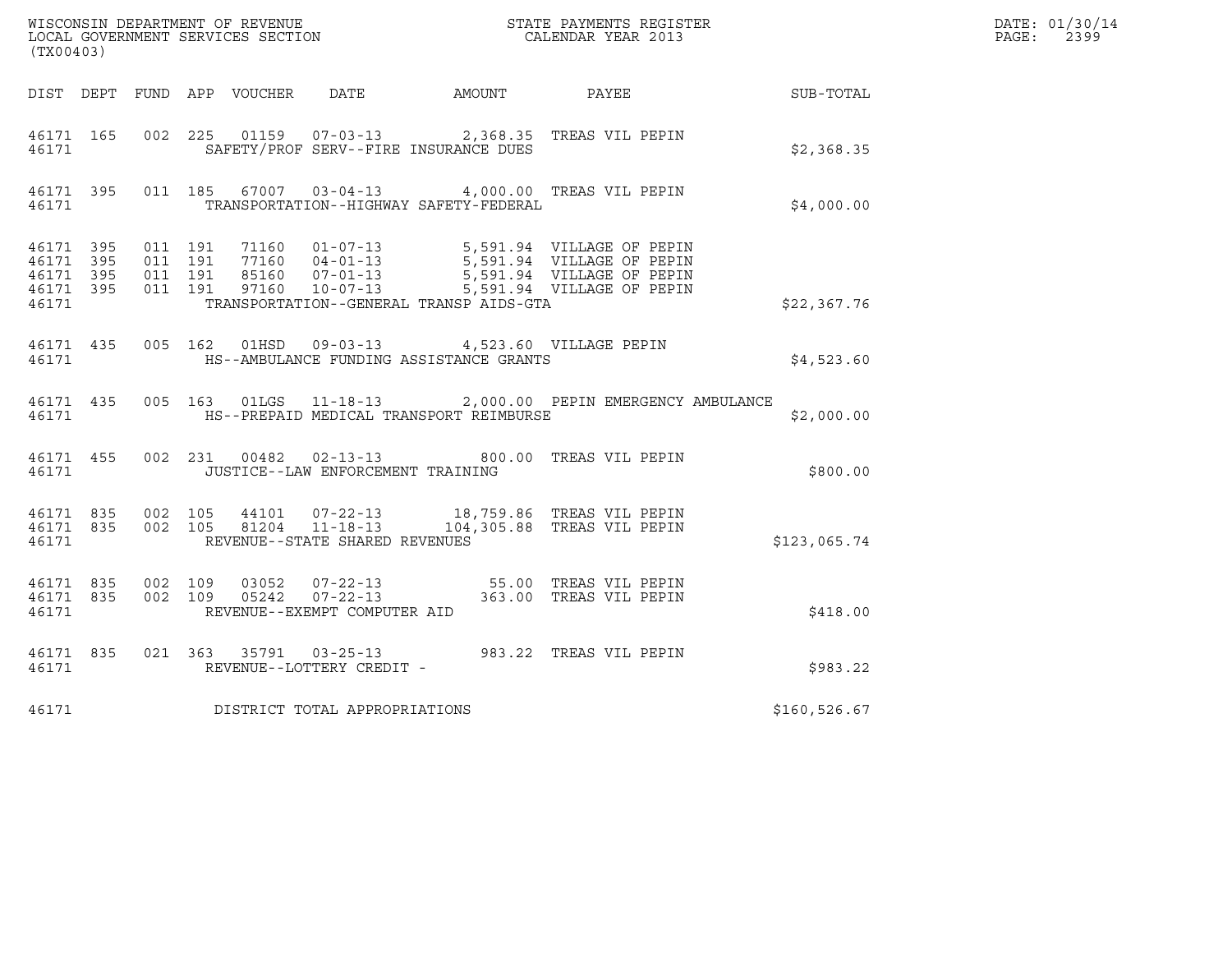| WISCONSIN DEPARTMENT OF REVENUE<br>LOCAL GOVERNMENT SERVICES SECTION<br>(TX00403) |                                          |                                                                                      | STATE PAYMENTS REGISTER<br>CALENDAR YEAR 2013 |                                                                                                            |              | DATE: 01/30/14<br>$\mathtt{PAGE}$ :<br>2400 |
|-----------------------------------------------------------------------------------|------------------------------------------|--------------------------------------------------------------------------------------|-----------------------------------------------|------------------------------------------------------------------------------------------------------------|--------------|---------------------------------------------|
| DEPT<br>DIST                                                                      | <b>FUND</b><br>APP                       | <b>DATE</b><br>VOUCHER                                                               | AMOUNT                                        | PAYEE                                                                                                      | SUB-TOTAL    |                                             |
| 46181 165<br>46181                                                                | 225<br>002                               | 01160<br>SAFETY/PROF SERV--FIRE INSURANCE DUES                                       |                                               | 07-03-13 500.04 TREAS VIL STOCKHOLM                                                                        | \$500.04     |                                             |
| 46181 370<br>46181                                                                | 012 579                                  | 18708<br>NAT RESOURCES--AIDS IN LIEU OF TAXES                                        |                                               | 04-15-13 56.02 TREAS VIL STOCKHOLM                                                                         | \$56.02      |                                             |
| 46181<br>395<br>46181<br>395<br>46181<br>395<br>46181 395                         | 011 191<br>011 191<br>011 191<br>011 191 | 71161<br>77161<br>$04 - 01 - 13$ 989.69<br>85161 07-01-13<br>97161<br>$10 - 07 - 13$ | $01 - 07 - 13$ 989.69                         | VILLAGE OF STOCKHOLM<br>VILLAGE OF STOCKHOLM<br>989.69 VILLAGE OF STOCKHOLM<br>989.72 VILLAGE OF STOCKHOLM |              |                                             |
| 46181                                                                             |                                          | TRANSPORTATION--GENERAL TRANSP AIDS-GTA                                              |                                               |                                                                                                            | \$3,958.79   |                                             |
| 46181<br>835<br>46181 835<br>46181                                                | 105<br>002<br>002<br>105                 | 44102<br>81205 11-18-13<br>REVENUE--STATE SHARED REVENUES                            | 13,268.19                                     | 07-22-13  2,341.44 TREAS VIL STOCKHOLM<br>TREAS VIL STOCKHOLM                                              | \$15,609.63  |                                             |
| 46181 835<br>46181                                                                | 002<br>109                               | 03053<br>$07 - 22 - 13$<br>REVENUE--EXEMPT COMPUTER AID                              |                                               | 2.00 TREAS VIL STOCKHOLM                                                                                   | \$2.00       |                                             |
| 46181                                                                             |                                          | DISTRICT TOTAL APPROPRIATIONS                                                        |                                               |                                                                                                            | \$20, 126.48 |                                             |